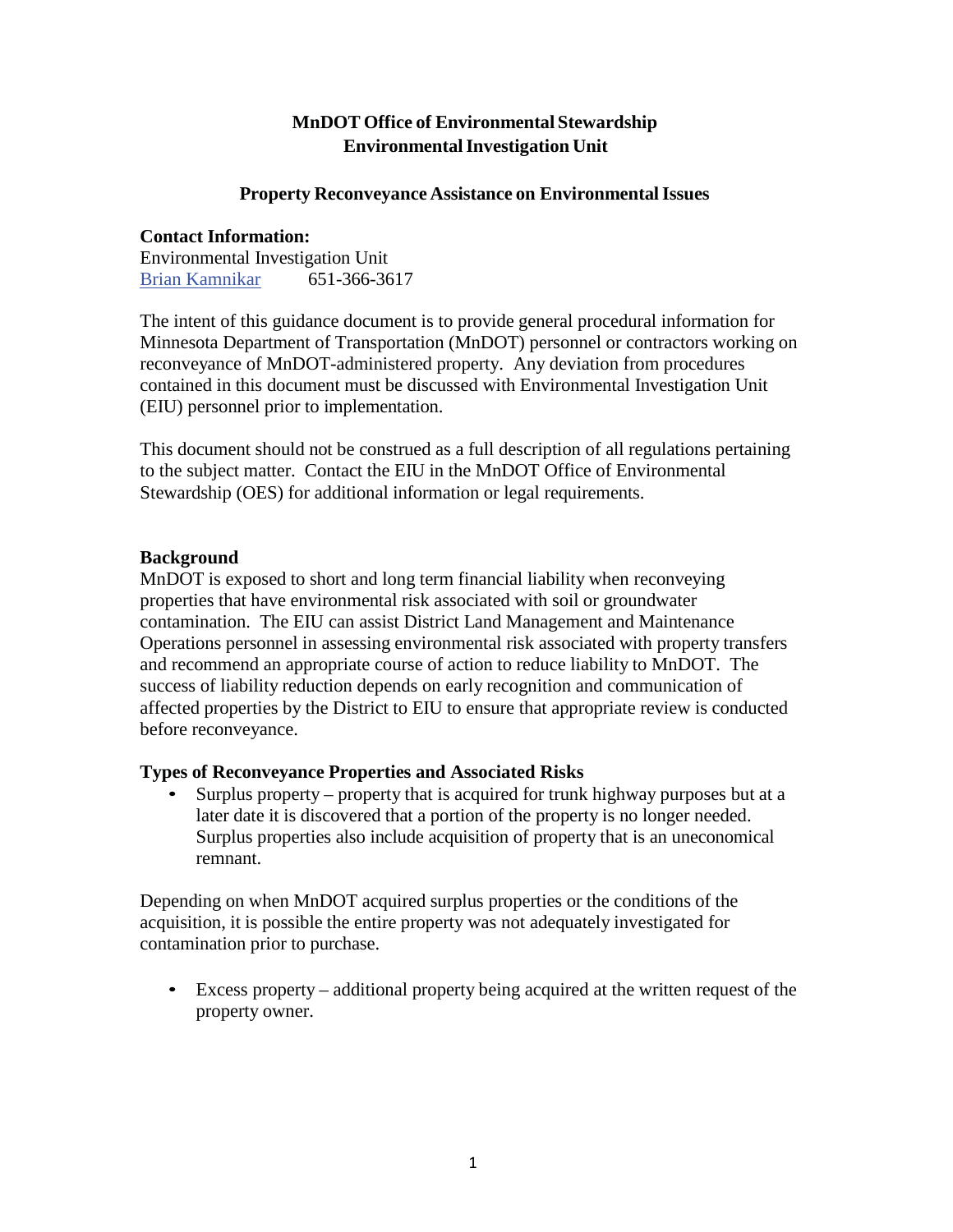Because MnDOT personnel did not anticipate acquiring the additional property early in the project, it is likely that the unneeded portion was not investigated for contamination prior to acquisition. This can result in MnDOT becoming the owner of contaminated property that must be characterized and potentially cleaned up prior to reconveyance.

• MnDOT-Owned Facility – a facility such as a district headquarters, truck station, rest area, storage yard, gravel pit or any other property owned by the Department with a potential for chemical use, storage or disposal activities.

If the property is being sold to a buyer who intends to use, store or dispose of the same chemicals, a future release could be said to have occurred during MnDOT's ownership if not proven otherwise prior to sale of the property. Completing an environmental review prior to reconveyance establishes the condition of the property relative to soil and groundwater contamination. Therefore, environmental review and if deemed necessary, cleanup of contaminated soil/groundwater at the site, should be completed prior to reconveyance. If the property is to be redeveloped for a completely different use, the condition of the property relative to soil and groundwater contamination still needs to be determined.

## **Associated Risk in Reconveying Property with Uncharacterized Contamination**

If contamination is discovered after MnDOT reconveys these types of property, the buyer, a regulatory agency, or other third party may look to MnDOT for the cost to cleanup, or for damages associated with exposure to the contamination.

## **Property Reconveyance Review**

From mid-2007 to early 2009, the EIU reviewed all reconveyance parcels for known or potential contamination issues. This review period encompassed approximately 150 reconveyance packages including about 200 parcels. Based on this experience, the EIU has determined that only certain properties are likely to present a higher risk of contamination problems that could lead to substantial difficulties with future owners of the properties, potentially resulting in cleanup costs to MnDOT. The EIU determined that higher risk sites are MnDOT-owned facilities and surplus and excess properties that that have any Recognized Environmental Conditions (RECs – see definition below). Therefore, district personnel should contact the EIU before reconveying any MnDOTowned facility or surplus or excess properties with RECs to determine the need for site characterization and/or cleanup.

Recognized Environmental Conditions:

- o Evidence of dumping (waste abandoned on surface or buried at the site).
- o Known or suspected fill materials of unknown origin or quality placed on the property.
- o Aboveground and underground storage tanks.
- o Vent pipes (may indicate presence of underground storage tanks).
- o Groundwater monitoring wells
- o Groundwater supply wells (not generally considered a REC but the well should be sealed by a licensed contractor before the property is sold).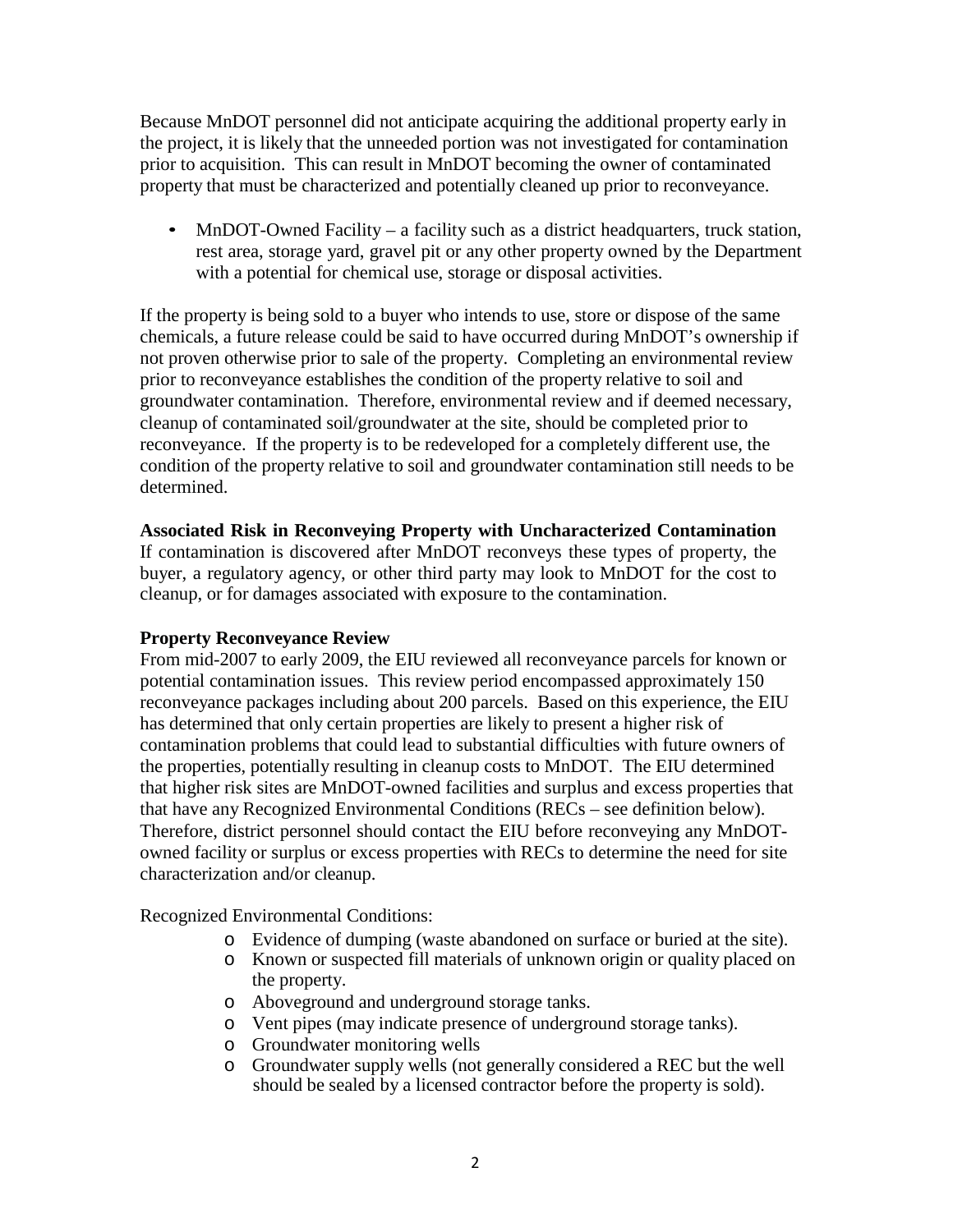- o Onsite chemical use (e.g., vehicle maintenance, manufacturing or industrial operations, dry cleaning, degreasing, paint spraying, wood treatment, etc.).
- o Chemical/waste containers, storage rooms, or sheds.
- o Outdoor storage yards.
- o Subgrade features with the potential to leak (e.g., hydraulic hoists, flammable waste traps – oil/water separators, vaults, pits, or vats).
- o Stained soil or stained floors with large cracks.
- o Dead vegetation.

#### **Property Reconveyance Environmental Review Process**

The following procedure defines the environmental review process for reconveyances:

- 1. District Planning and Notification to EIU
	- District identifies and prioritizes anticipated property reconveyances requiring EIU review – All MnDOT-owned facilities and surplus and excess properties containing any RECs.
	- District notifies EIU of properties requiring review at least six months prior to reconveyance for typical property transactions or immediately for expedited reconveyances.
	- District immediately notifies EIU if any RECs are identified during district review of the property
- 2. Preliminary Environmental Review
	- EIU completes a cursory environmental review of the property and surrounding land use (e.g., review of environmental databases, historical photographs, historical topographic maps, MnDOT project files, and parcel files) and determines whether or not a more detailed review of property history is necessary.
	- EIU communicates the review to the District and makes a recommendation to complete a Detailed Environmental Review (see Item 3), or for no further action.
- 3. Detailed Environmental Review
	- EIU sends requisition to District for approval and to secure funding to retain an Environmental Consultant to perform a historical review of the property by completing a Phase I Environmental Site Assessment (ESA). Phase I ESAs generally cost \$5,000 to \$10,000 depending on the complexity of the property use and size.
	- Consultant prepares a Phase I ESA, which includes the following additional tasks: review of property use; review of regulatory agency files for the site; interviews with MnDOT maintenance personnel or previous property owners (as appropriate); reconnaissance of the site; and report preparation.
- 4. EIU Recommendations to District Possible outcomes of the environmental review of the property are as follows: